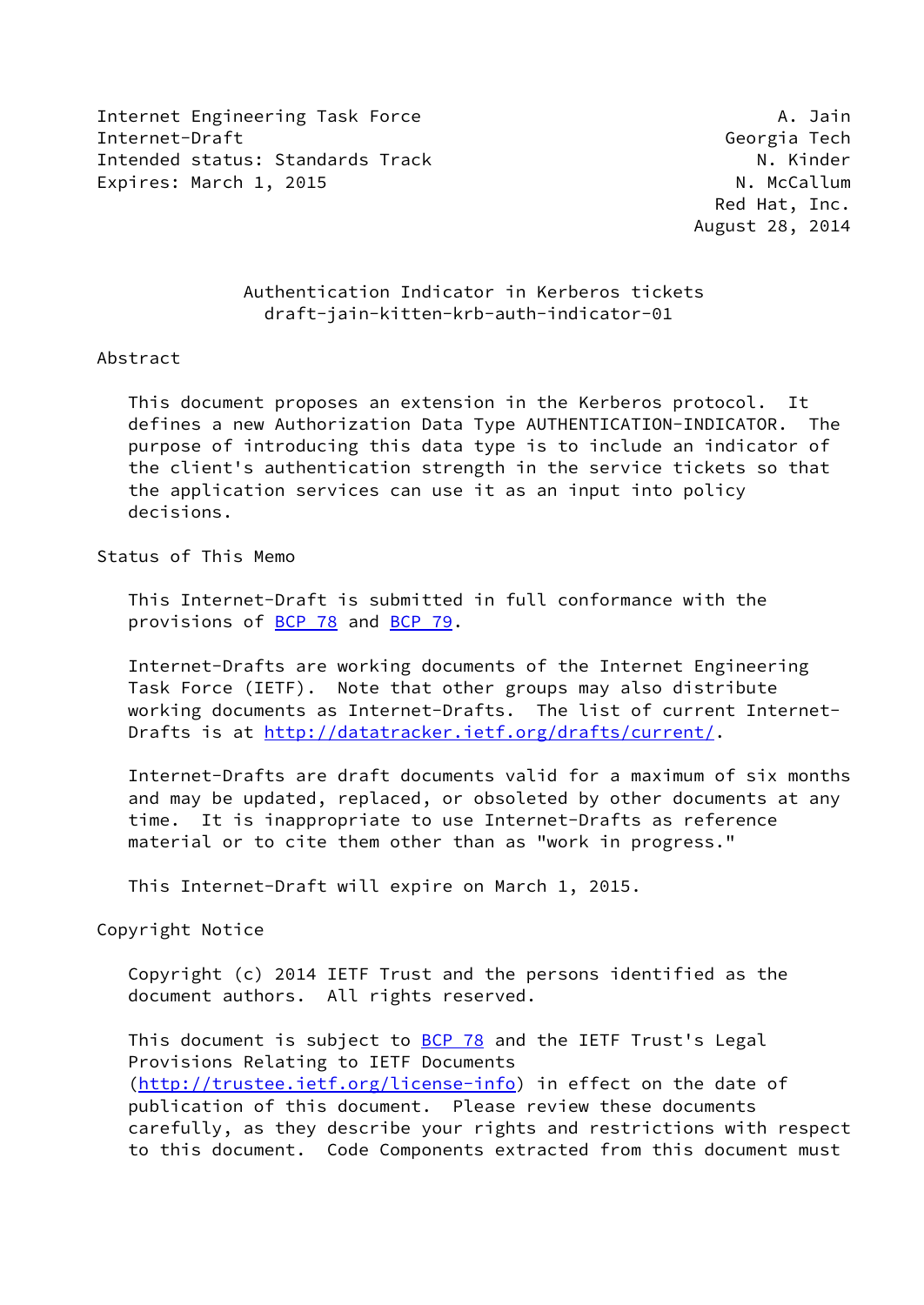Jain, et al. Expires March 1, 2015 [Page 1]

<span id="page-1-1"></span>

| Internet-Draft | Authentication Indicator |  | August 2014 |  |
|----------------|--------------------------|--|-------------|--|
|----------------|--------------------------|--|-------------|--|

 include Simplified BSD License text as described in Section 4.e of the Trust Legal Provisions and are provided without warranty as described in the Simplified BSD License.

#### Table of Contents

|  | 1. Introduction $\ldots \ldots \ldots \ldots \ldots \ldots \ldots \ldots \ldots$ |  |
|--|----------------------------------------------------------------------------------|--|
|  |                                                                                  |  |
|  |                                                                                  |  |
|  |                                                                                  |  |
|  |                                                                                  |  |
|  | 5.1. Normative References 3                                                      |  |
|  | 5.2. Informative References 4                                                    |  |
|  | Appendix A. Acknowledgements 5                                                   |  |

## <span id="page-1-0"></span>[1](#page-1-0). Introduction

 Kerberos allows secure interaction among users and services over a network. It supports a variety of authentication mechanisms using its Pre-Authentication framework [\[RFC6113](https://datatracker.ietf.org/doc/pdf/rfc6113)]. Kerberos Authentication Service has been architected to support password based authentication as well as multi-factor authentication using One Time Password devices or Public Key Cryptography. Implementations that have Pre- Authentication mechanisms offering significantly different strengths of client authentication may choose to keep track of the strength of the authentication used as an input into policy decisions. This document proposes a new Authorization Data Type to be used to convey the authentication strength to the application services. The AD type is wrapped in the AD-CAMMAC [\[I-D.ietf-krb-wg-cammac](#page-3-4)] container and contains information about the type of authentication mechanism used by the Kerberos client to authenticate itself to the KDC.

<span id="page-1-2"></span>[2](#page-1-2). Document Conventions

 The key words "MUST", "MUST NOT", "REQUIRED", "SHALL", "SHALL NOT", "SHOULD", "SHOULD NOT", "RECOMMENDED", "MAY", and "OPTIONAL" in this document are to be interpreted as described in [RFC 2119 \[RFC2119](https://datatracker.ietf.org/doc/pdf/rfc2119)].

<span id="page-1-3"></span>[3](#page-1-3). AD Type Specification

 The KDC MAY include the following Authorization Data element, wrapped in AD-CAMMAC, in the initial credentials and copy it from a ticket granting ticket into service tickets: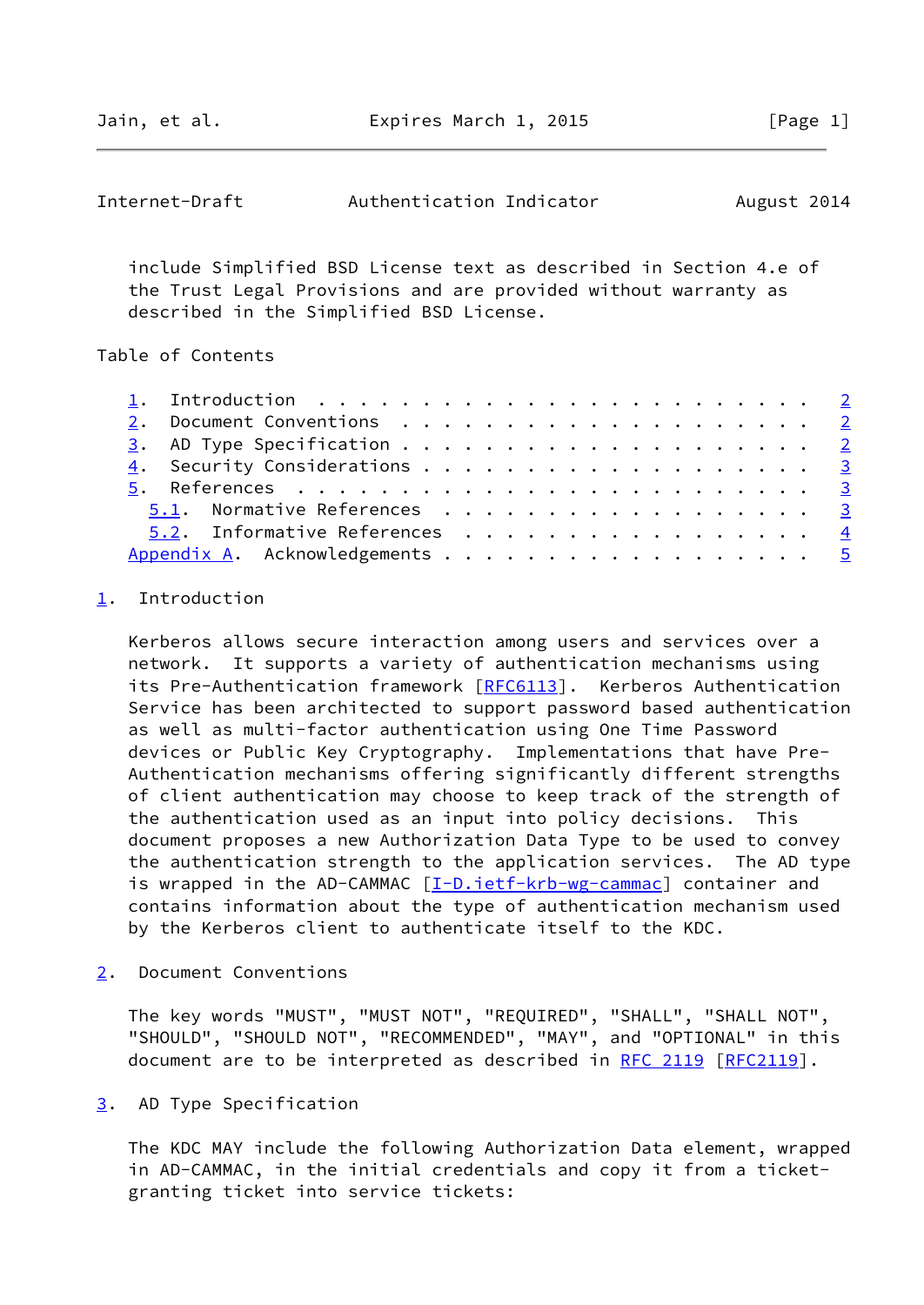## AUTHENTICATION-INDICATOR TBD

 The corresponding ad-data field contains the DER encoding of this AD type which is defined as

| Jain, et al. | Expires March 1, 2015 | [Page 2] |
|--------------|-----------------------|----------|
|              |                       |          |

<span id="page-2-1"></span>Internet-Draft Authentication Indicator August 2014

AUTHENTICATION-INDICATOR ::= SEQUENCE OF UTF8String

 These values are short strings that indicate that a particular set of requirements was met during the initial authentication. These strings are intended to be compared against known values. They are not intended to store structured data. These strings MAY be site defined strings that do not contain a colon such as the name of the Pre-Authentication mechanism used, or alternatively URIs that reference a Level of Assurance Profile [\[RFC6711](https://datatracker.ietf.org/doc/pdf/rfc6711)].

 The AUTHENTICATION-INDICATOR AD type MUST be included in the AD- CAMMAC container so that its contents can be protected. The AD- CAMMAC element and the new AD type it encapsulates MAY safely be ignored by the applications and KDCs that do not implement this element.

<span id="page-2-0"></span>[4](#page-2-0). Security Considerations

 AUTHENTICATION-INDICATOR is wrapped in AD-CAMMAC which supersedes AD- KDC-ISSUED container. AD-CAMMAC allows both the application service and the KDC to verify the authenticity of the contained Authorization Data.

 A malicious service can replace AD-CAMMAC in a service ticket with a legitimate AD-CAMMAC present in some other ticket that the service has received. KDC MUST ensure that the service does not tamper with the contents of AD-CAMMAC or the ticket. It SHOULD insert an Authorization Data element into the AD-CAMMAC container that binds the contents of the container to the enclosing ticket. This binding protects AUTHENTICATION-INDICATOR in case of constrained delegation such as S4U2Proxy [[MS-SFU](#page-3-5)] extension.

 Using multiple strings in AUTHENTICATION-INDICATOR MAY lead to ambiguity when a service tries to make a decision based on the AUTHENTICATION-INDICATOR values. This ambiguity can be avoided if indicator values are always used as a positive indication of certain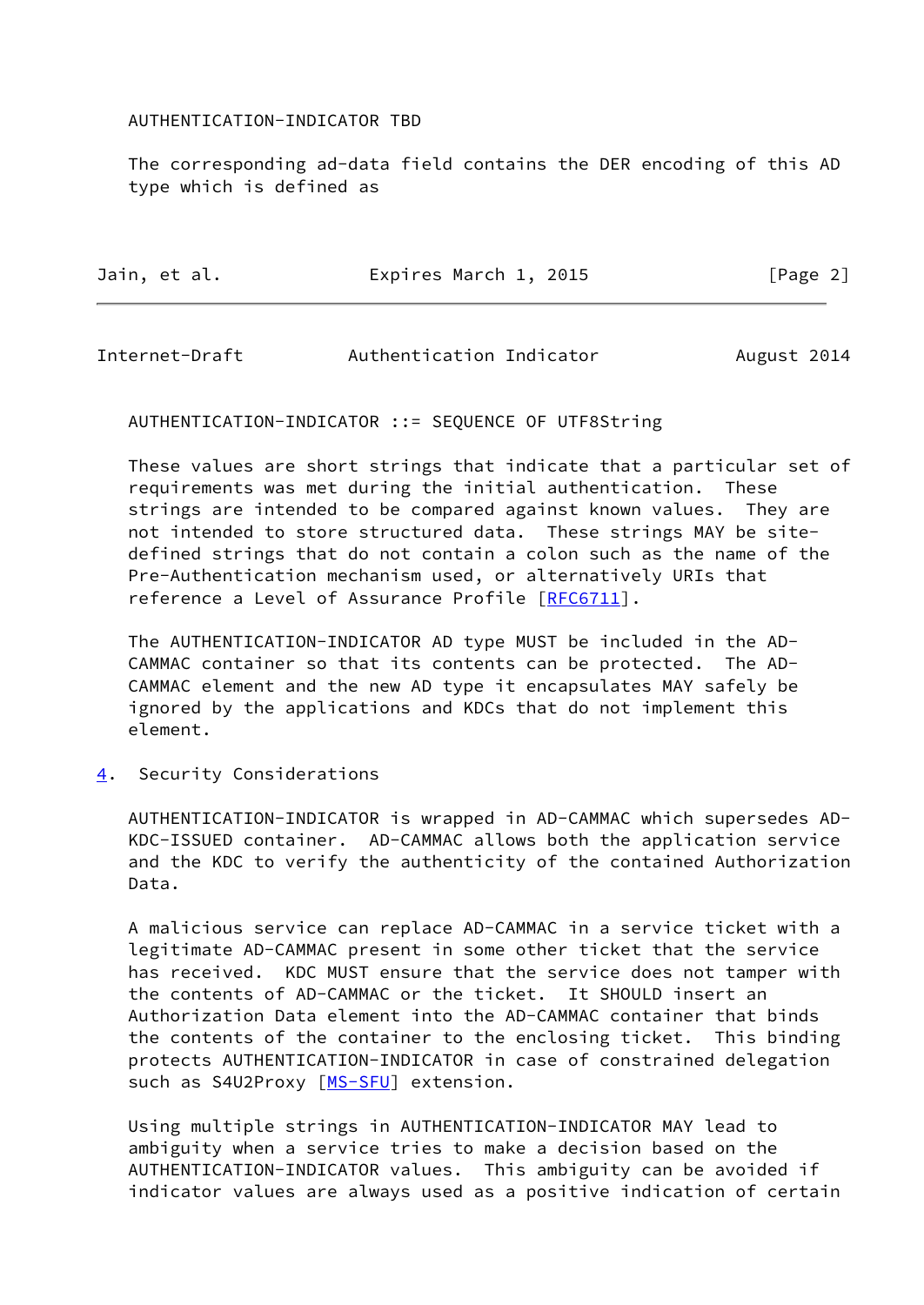requirements being met during the initial authentication.

- <span id="page-3-0"></span>[5](#page-3-0). References
- <span id="page-3-1"></span>[5.1](#page-3-1). Normative References

<span id="page-3-4"></span>[I-D.ietf-krb-wg-cammac]

 Sorce, S., Yu, T., and T. Hardjono, "Kerberos Authorization Data Container Authenticated by Multiple MACs", [draft-ietf-krb-wg-cammac-08](https://datatracker.ietf.org/doc/pdf/draft-ietf-krb-wg-cammac-08) (work in progress), June 2014.

| Expires March 1, 2015<br>Jain, et al. | [Page 3] |
|---------------------------------------|----------|
|---------------------------------------|----------|

<span id="page-3-3"></span>

| Internet-Draft | Authentication Indicator | August 2014 |
|----------------|--------------------------|-------------|
|----------------|--------------------------|-------------|

- [RFC2119] Bradner, S., "Key words for use in RFCs to Indicate Requirement Levels", [BCP 14](https://datatracker.ietf.org/doc/pdf/bcp14), [RFC 2119](https://datatracker.ietf.org/doc/pdf/rfc2119), March 1997.
- [RFC4120] Neuman, C., Yu, T., Hartman, S., and K. Raeburn, "The Kerberos Network Authentication Service (V5)", [RFC 4120](https://datatracker.ietf.org/doc/pdf/rfc4120), July 2005.
- [RFC6113] Hartman, S. and L. Zhu, "A Generalized Framework for Kerberos Pre-Authentication", [RFC 6113](https://datatracker.ietf.org/doc/pdf/rfc6113), April 2011.
- <span id="page-3-5"></span><span id="page-3-2"></span>[5.2](#page-3-2). Informative References
	- [MS-SFU] Microsoft, "Kerberos Protocol Extensions: Service for User and Constrained Delegation Protocol", January 2013, <[http://msdn.microsoft.com/en-us/library/cc246071.aspx>](http://msdn.microsoft.com/en-us/library/cc246071.aspx).
	- [RFC4121] Zhu, L., Jaganathan, K., and S. Hartman, "The Kerberos Version 5 Generic Security Service Application Program Interface (GSS-API) Mechanism: Version 2", [RFC 4121](https://datatracker.ietf.org/doc/pdf/rfc4121), July 2005.
	- [RFC6711] Johansson, L., "An IANA Registry for Level of Assurance (LoA) Profiles", [RFC 6711,](https://datatracker.ietf.org/doc/pdf/rfc6711) August 2012.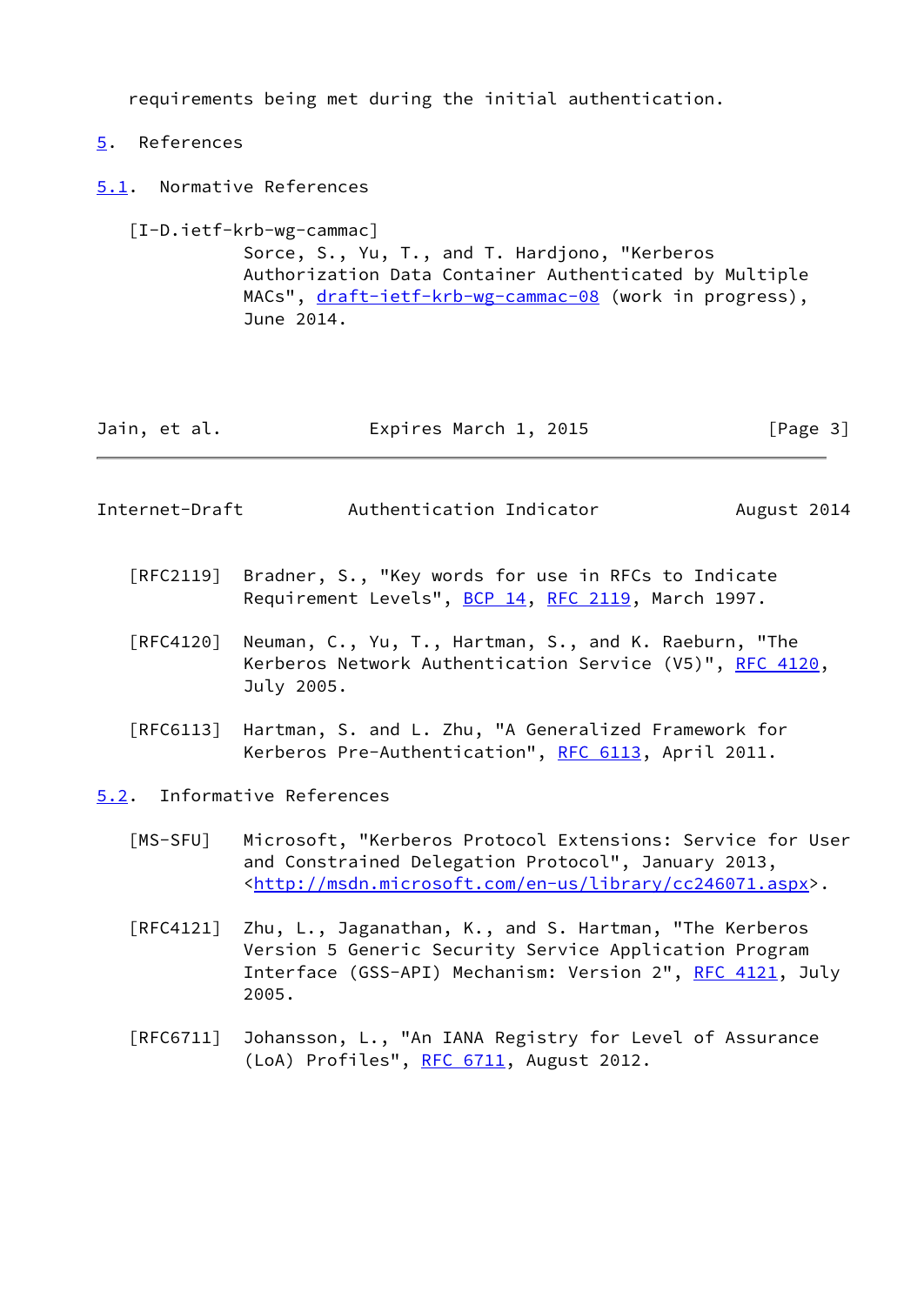<span id="page-4-1"></span><span id="page-4-0"></span>

| Jain, et al.                                                                                           | Expires March 1, 2015    | [Page 4]    |
|--------------------------------------------------------------------------------------------------------|--------------------------|-------------|
| Internet-Draft                                                                                         | Authentication Indicator | August 2014 |
| Appendix A. Acknowledgements                                                                           |                          |             |
| Dmitri Pal (Red Hat)<br>Simo Sorce (Red Hat)                                                           |                          |             |
| Authors' Addresses                                                                                     |                          |             |
| Anupam Jain<br>Georgia Tech<br>225 North Ave NW<br>Atlanta, GA 30332<br><b>USA</b>                     |                          |             |
| EMail: ajain323@gatech.edu                                                                             |                          |             |
| Nathan Kinder<br>Red Hat, Inc.<br>444 Castro St.<br>Suite 500<br>Mountain View, CA 94041<br><b>USA</b> |                          |             |